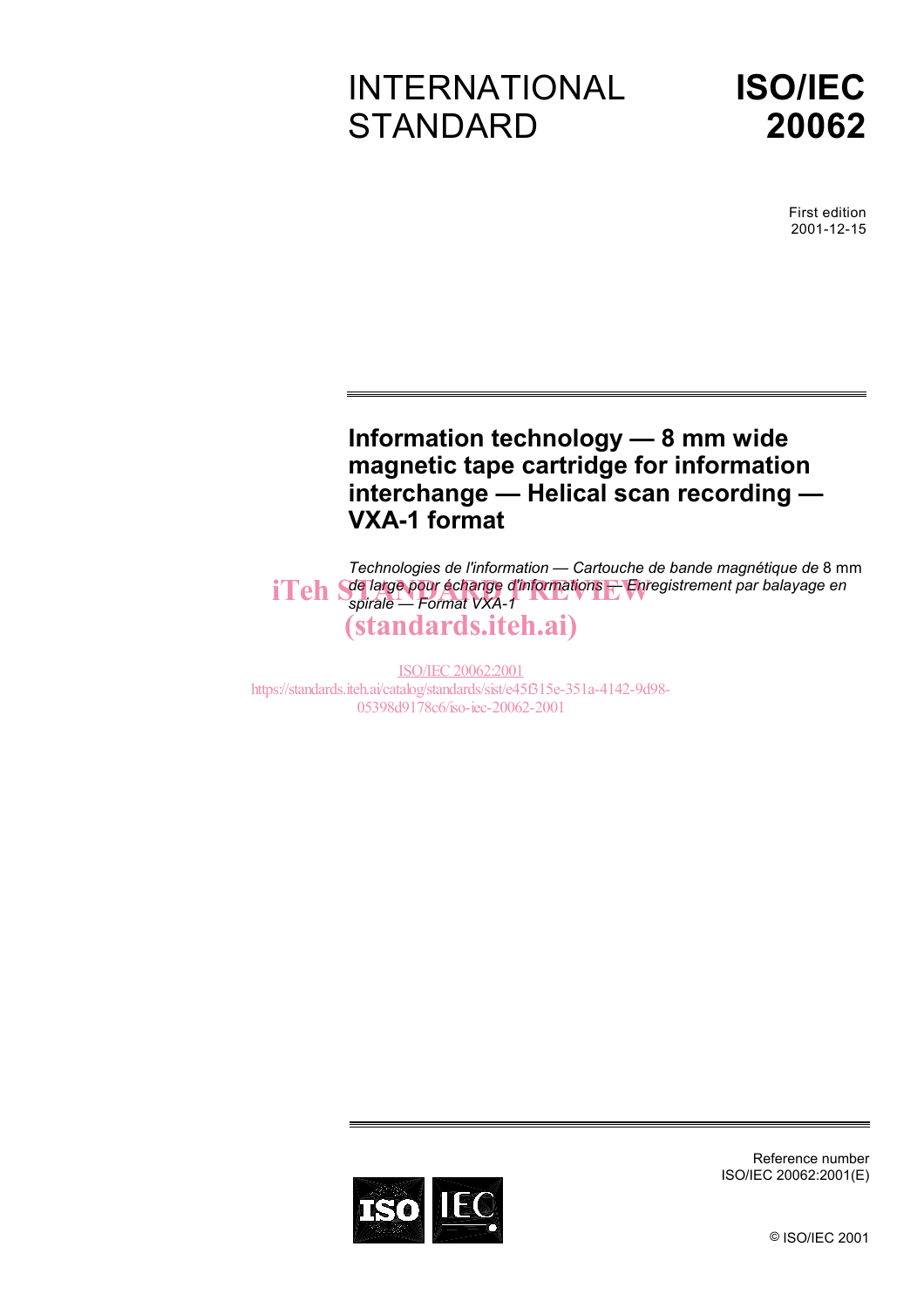#### **PDF disclaimer**

This PDF file may contain embedded typefaces. In accordance with Adobe's licensing policy, this file may be printed or viewed but shall not be edited unless the typefaces which are embedded are licensed to and installed on the computer performing the editing. In downloading this file, parties accept therein the responsibility of not infringing Adobe's licensing policy. The ISO Central Secretariat accepts no liability in this area.

Adobe is a trademark of Adobe Systems Incorporated.

Details of the software products used to create this PDF file can be found in the General Info relative to the file; the PDF-creation parameters were optimized for printing. Every care has been taken to ensure that the file is suitable for use by ISO member bodies. In the unlikely event that a problem relating to it is found, please inform the Central Secretariat at the address given below.

### iTeh STANDARD PREVIEW (standards.iteh.ai)

ISO/IEC 20062:2001 https://standards.iteh.ai/catalog/standards/sist/e45f315e-351a-4142-9d98- 05398d9178c6/iso-iec-20062-2001

© ISO/IEC 2001

All rights reserved. Unless otherwise specified, no part of this publication may be reproduced or utilized in any form or by any means, electronic or mechanical, including photocopying and microfilm, without permission in writing from either ISO at the address below or ISO's member body in the country of the requester.

ISO copyright office Case postale 56 • CH-1211 Geneva 20 Tel. + 41 22 749 01 11 Fax + 41 22 749 09 47 E-mail copyright@iso.ch Web www.iso.ch

Printed in Switzerland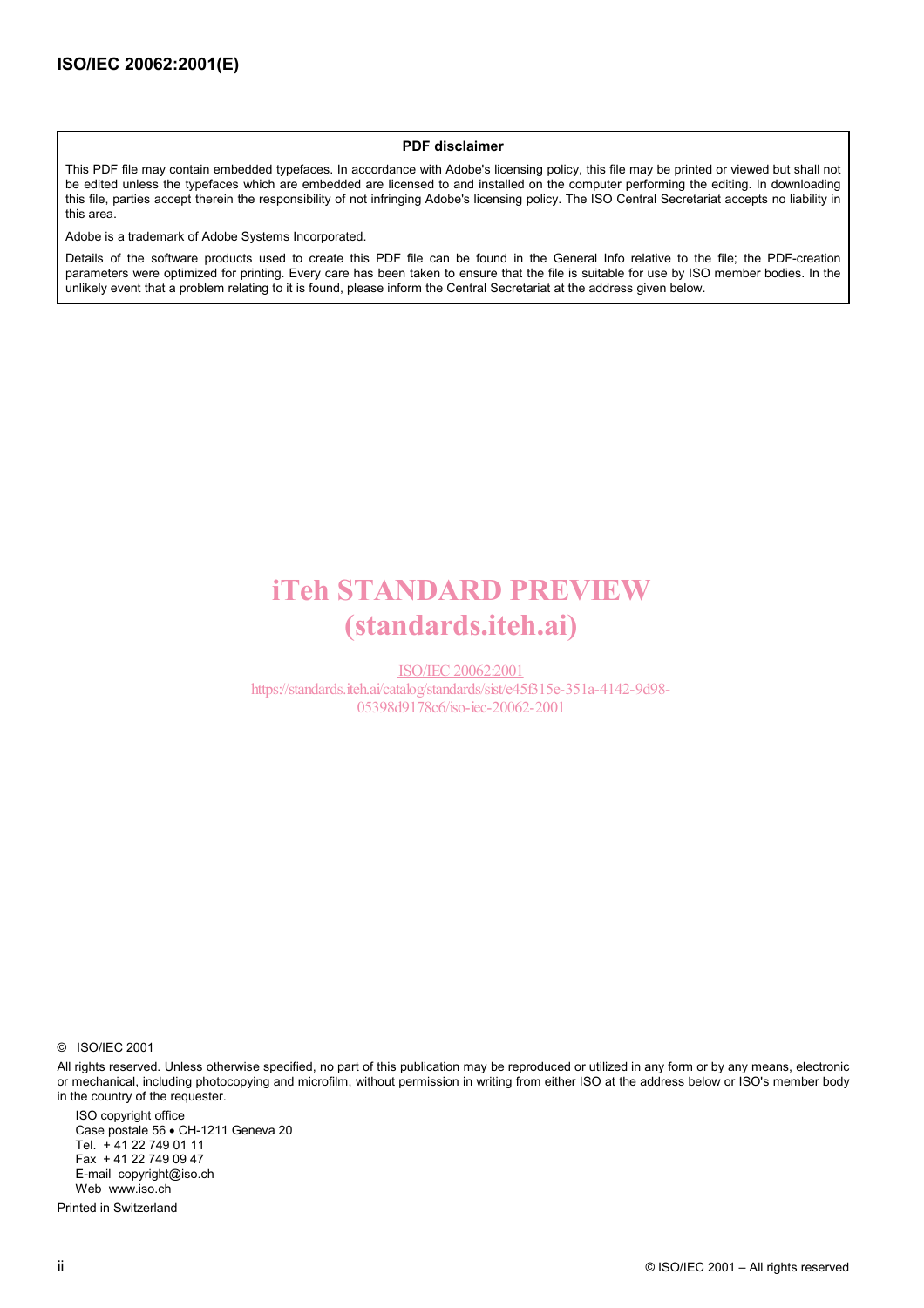#### **Contents**

|                                                                                                                                                                                                                             | <b>Section 1 - General</b>                                                                                                                                                                                                                                                                                                                                                                                                                                                                                                                                                                                                                                                                                                                                                                                                                                                         | $\mathbf{1}$                                                                                                                                                                                                                                                                                                                                                                                                                                                                             |  |
|-----------------------------------------------------------------------------------------------------------------------------------------------------------------------------------------------------------------------------|------------------------------------------------------------------------------------------------------------------------------------------------------------------------------------------------------------------------------------------------------------------------------------------------------------------------------------------------------------------------------------------------------------------------------------------------------------------------------------------------------------------------------------------------------------------------------------------------------------------------------------------------------------------------------------------------------------------------------------------------------------------------------------------------------------------------------------------------------------------------------------|------------------------------------------------------------------------------------------------------------------------------------------------------------------------------------------------------------------------------------------------------------------------------------------------------------------------------------------------------------------------------------------------------------------------------------------------------------------------------------------|--|
| 1                                                                                                                                                                                                                           | Scope                                                                                                                                                                                                                                                                                                                                                                                                                                                                                                                                                                                                                                                                                                                                                                                                                                                                              | 1                                                                                                                                                                                                                                                                                                                                                                                                                                                                                        |  |
| 2                                                                                                                                                                                                                           | Conformance<br>1                                                                                                                                                                                                                                                                                                                                                                                                                                                                                                                                                                                                                                                                                                                                                                                                                                                                   |                                                                                                                                                                                                                                                                                                                                                                                                                                                                                          |  |
| 2.1<br>2.2<br>2.3                                                                                                                                                                                                           | Magnetic tape cartridges<br>$\mathbf{1}$<br>Generating drive<br>$\mathbf{1}$<br>Receiving drive<br>$\mathbf{1}$                                                                                                                                                                                                                                                                                                                                                                                                                                                                                                                                                                                                                                                                                                                                                                    |                                                                                                                                                                                                                                                                                                                                                                                                                                                                                          |  |
| 3                                                                                                                                                                                                                           | Normative references                                                                                                                                                                                                                                                                                                                                                                                                                                                                                                                                                                                                                                                                                                                                                                                                                                                               | 1                                                                                                                                                                                                                                                                                                                                                                                                                                                                                        |  |
| 4                                                                                                                                                                                                                           | Terms and definitions                                                                                                                                                                                                                                                                                                                                                                                                                                                                                                                                                                                                                                                                                                                                                                                                                                                              | $\boldsymbol{2}$                                                                                                                                                                                                                                                                                                                                                                                                                                                                         |  |
| 4.1<br>4.2<br>4.3<br>4.4<br>4.5<br>4.6<br>4.7<br>4.8<br>4.9<br>4.10<br>4.11<br>4.12<br>4.13<br>4.14<br>4.15<br>4.16<br>4.17<br>4.18<br>4.19<br>4.20<br>4.21<br>4.22<br>4.23<br>4.24<br>4.25<br>4.26<br>4.27<br>4.28<br>4.29 | ac erase<br>algorithm<br>Average Signal Amplitude<br>azimuth<br><b>iTeh STANDARD PREVIEW</b><br>back surface<br>Beginning of Data (BOD)<br><i>(standards.iteh.ai)</i><br>Beginning of Tape (BOT)<br>bit cell<br><b>ISO/IEC 20062:2001</b><br>byte<br>https://standards.iteh.ai/catalog/standards/sist/e45f315e-351a-4142-9d98-<br>cartridge<br>05398d9178c6/iso-iec-20062-2001<br>Channel bit<br>Cyclic Redundancy Check (CRC) character<br>End of Data (EOD)<br>End of Partition (EOP)<br>End of Tape (EOT)<br>Error Correcting Code (ECC)<br>File Mark<br>Logical Block<br>magnetic tape<br>Master Standard Reference Tape<br>Partition<br>physical recording density<br>Reference Field<br>Secondary Standard Reference Tape (SSRT)<br>Set Mark<br>Standard Reference Amplitude (SRA)<br>Standard Reference Current (Ir)<br>Tape Reference Edge<br>Test Recording Current (TRC) | $\boldsymbol{2}$<br>$\mathbf 2$<br>$\mathbf 2$<br>$\mathbf 2$<br>$\boldsymbol{2}$<br>$\boldsymbol{2}$<br>$\mathbf 2$<br>$\mathbf 2$<br>$\mathbf 2$<br>$\mathbf 2$<br>$\mathbf 2$<br>$\mathbf 2$<br>$\mathbf 2$<br>$\boldsymbol{2}$<br>$\mathbf 2$<br>$\boldsymbol{2}$<br>$\boldsymbol{2}$<br>$\boldsymbol{2}$<br>$\boldsymbol{2}$<br>$\boldsymbol{2}$<br>$\boldsymbol{2}$<br>$\boldsymbol{2}$<br>$\boldsymbol{2}$<br>$\boldsymbol{2}$<br>$\boldsymbol{2}$<br>3<br>3<br>3<br>$\mathbf{3}$ |  |
| 4.30<br>4.31                                                                                                                                                                                                                | Track<br><b>Typical Field</b>                                                                                                                                                                                                                                                                                                                                                                                                                                                                                                                                                                                                                                                                                                                                                                                                                                                      | 3<br>$\mathbf{3}$                                                                                                                                                                                                                                                                                                                                                                                                                                                                        |  |
| 5                                                                                                                                                                                                                           | Conventions and Notations                                                                                                                                                                                                                                                                                                                                                                                                                                                                                                                                                                                                                                                                                                                                                                                                                                                          | 3                                                                                                                                                                                                                                                                                                                                                                                                                                                                                        |  |
| 5.1<br>5.2                                                                                                                                                                                                                  | Representation of numbers<br>Names                                                                                                                                                                                                                                                                                                                                                                                                                                                                                                                                                                                                                                                                                                                                                                                                                                                 | 3<br>3                                                                                                                                                                                                                                                                                                                                                                                                                                                                                   |  |
| 6                                                                                                                                                                                                                           | Acronyms                                                                                                                                                                                                                                                                                                                                                                                                                                                                                                                                                                                                                                                                                                                                                                                                                                                                           | 3                                                                                                                                                                                                                                                                                                                                                                                                                                                                                        |  |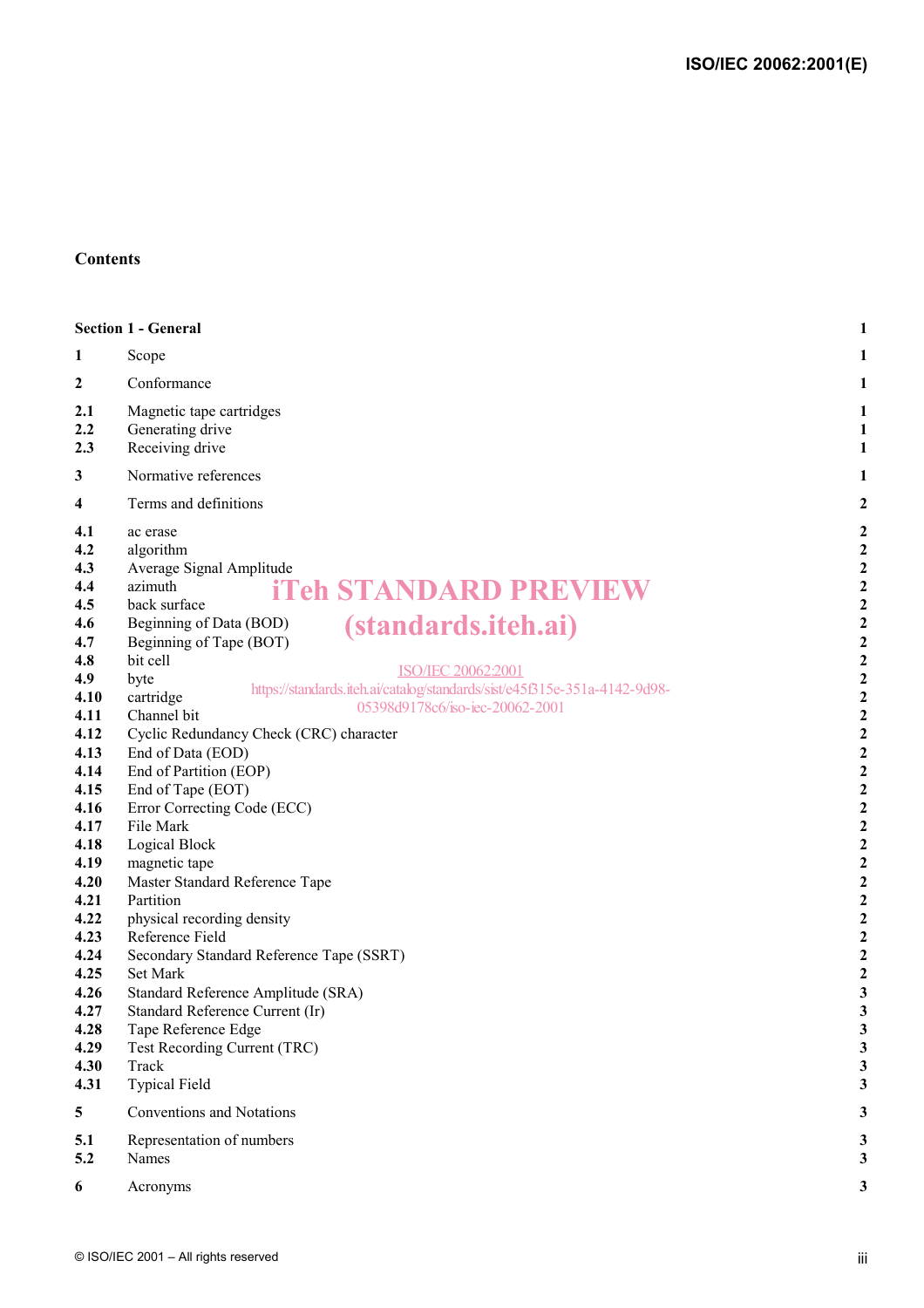| $\overline{7}$   | <b>Environment</b> and Safety                                                                            | 4                            |
|------------------|----------------------------------------------------------------------------------------------------------|------------------------------|
| 7.1              | Testing environment                                                                                      | 4                            |
| 7.2              | Operating environment                                                                                    | 4                            |
| 7.3              | Storage environment                                                                                      | 4                            |
| 7.4              | Transportation                                                                                           | 4                            |
| 7.5              | Safety                                                                                                   | 4                            |
| 7.6              | Flammability                                                                                             | 4                            |
|                  | Section 2 - Requirements for the case                                                                    | 4                            |
| 8                | Dimensional and mechanical characteristics of the case                                                   | 4                            |
| 8.1              | General                                                                                                  | $\boldsymbol{4}$             |
| 8.2              | Overall dimension                                                                                        | 5                            |
| 8.3              | Holding areas                                                                                            | 5                            |
| 8.4              | Cartridge insertion                                                                                      | 6                            |
| 8.5              | Window                                                                                                   | 7                            |
| 8.6              | Loading grips                                                                                            | 7                            |
| 8.7              | Label areas                                                                                              | 7                            |
| 8.8              | Datum areas and datum holes                                                                              | $\boldsymbol{7}$             |
| 8.9<br>8.10      | Support areas<br>Recognition holes                                                                       | $\bf{8}$<br>$\boldsymbol{9}$ |
| 8.11             | Write-inhibit hole                                                                                       | 10                           |
| 8.12             | Pre-positioning surfaces                                                                                 | 10                           |
| 8.13             | Lid                                                                                                      | 10                           |
| 8.14             | Cartridge reel lock<br><b>iTeh STANDARD PREVIEW</b>                                                      | 11                           |
| 8.15             | Reel access holes                                                                                        | 12                           |
| 8.16             | Interface between the reels and the drive spindles ards.iteh.ai)                                         | 12                           |
| 8.17             | Light path                                                                                               | 13                           |
| 8.18             | Position of the tape in the case<br>ISO/IEC 20062:2001                                                   | 14                           |
| 8.19             | Tape path zone<br>https://standards.iteh.ai/catalog/standards/sist/e45f315e-351a-4142-9d98-              | 14                           |
| 8.20             | Tape access cavity<br>Tape access cavity clearance requirements <sup>398d9178c6/iso-iec-20062-2001</sup> | 15<br>15                     |
| 8.21             |                                                                                                          |                              |
|                  | <b>Section 3 - Requirements for the Unrecorded Tape</b>                                                  | 32                           |
| $\boldsymbol{9}$ | Mechanical, physical and dimensional characteristics of the tape                                         | 32                           |
| 9.1              | Materials                                                                                                | 32                           |
| 9.2<br>9.2.1     | Length<br>Length of the magnetic tape                                                                    | 32<br>32                     |
| 9.2.2            | Length of leader and trailer tapes                                                                       | 32                           |
| 9.2.3            | Length of the splicing tape                                                                              | 32                           |
| 9.3              | Width                                                                                                    | 32                           |
| 9.3.1            | Width of magnetic, leader and trailer tape                                                               | 32                           |
| 9.3.2            | Width and position of the splicing tape                                                                  | 33                           |
| 9.3.3            | Edge weave                                                                                               | 33                           |
| 9.4              | Discontinuities                                                                                          | 34                           |
| 9.5              | Thickness                                                                                                | 34                           |
| 9.5.1            | Thickness of the magnetic tape                                                                           | 34                           |
| 9.5.2<br>9.5.3   | Thickness of leader and trailer tape<br>Thickness of the splice tape                                     | 34<br>34                     |
| 9.6              | Longitudinal curvature                                                                                   | 34                           |
| 9.7              | Cupping                                                                                                  | 34                           |
| 9.8              | Coating adhesion                                                                                         | 34                           |
| 9.9              | Layer-to-layer adhesion                                                                                  | 35                           |
| 9.10             | Tensile strength                                                                                         | 35                           |
| 9.10.1           | Breaking strength                                                                                        | 35                           |
| 9.10.2           | Yield strength                                                                                           | 35                           |
| 9.11             | Residual elongation                                                                                      | 36                           |
| 9.12             | Electrical resistance of the recording surface                                                           | 36                           |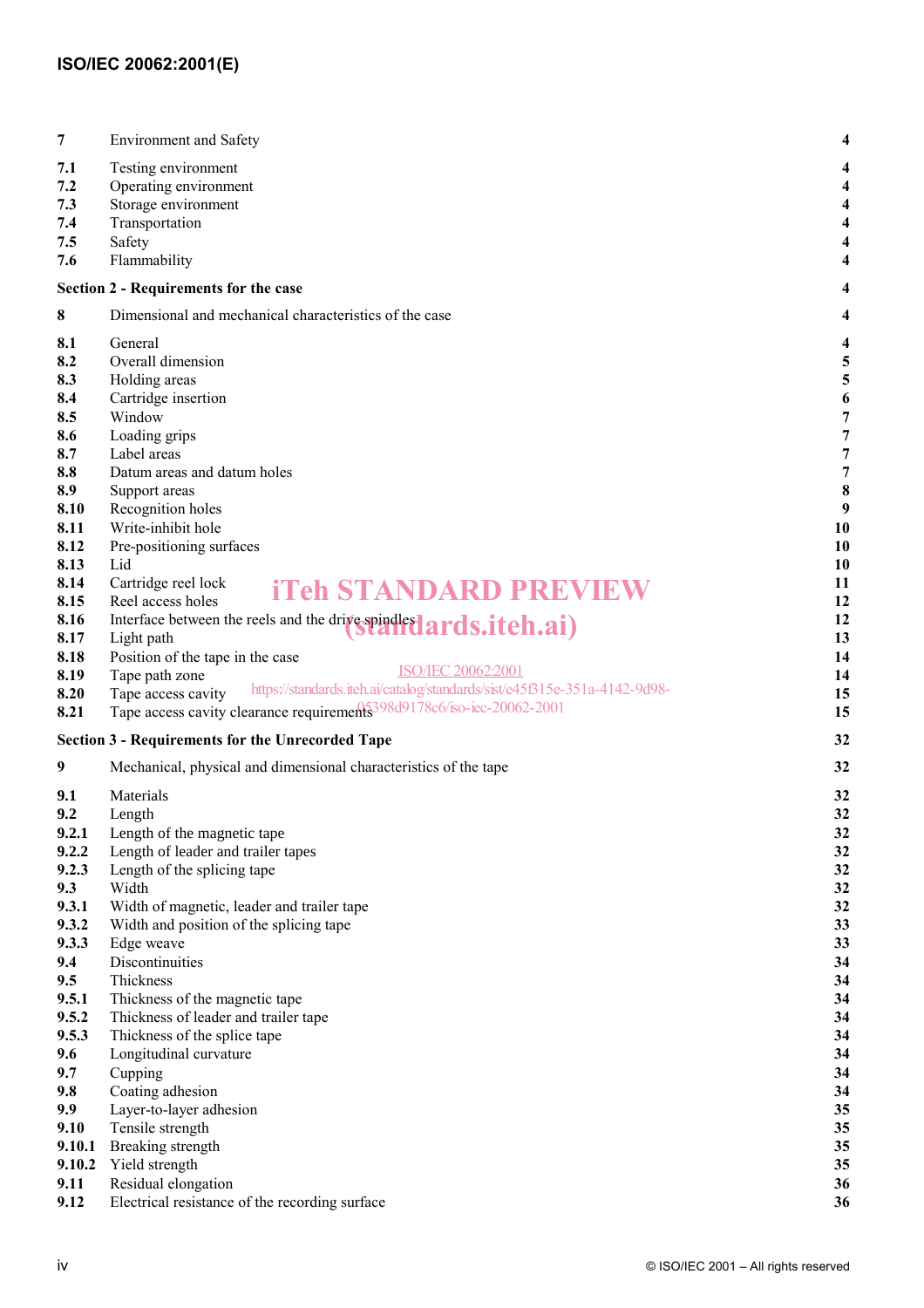| 9.13<br>9.14                                                                                     | Tape winding<br>Light transmittance of tape                                                                                                                                                                                                                                                                                                                                                                                                                                                                                                                                                                                                                             | 36<br>36                                                                                           |
|--------------------------------------------------------------------------------------------------|-------------------------------------------------------------------------------------------------------------------------------------------------------------------------------------------------------------------------------------------------------------------------------------------------------------------------------------------------------------------------------------------------------------------------------------------------------------------------------------------------------------------------------------------------------------------------------------------------------------------------------------------------------------------------|----------------------------------------------------------------------------------------------------|
| 10                                                                                               | Magnetic recording characteristics                                                                                                                                                                                                                                                                                                                                                                                                                                                                                                                                                                                                                                      | 36                                                                                                 |
| 10.1<br>10.2<br>10.3<br>10.4<br>10.5<br>10.6<br>10.7<br>10.7.1<br>10.7.2<br>10.7.3               | Test conditions<br><b>Typical Recording Current</b><br>Signal Amplitude<br>Resolution<br>Signal-to-Noise Ratio<br>Ease of erasure<br>Tape quality<br>Missing pulses<br>Missing pulse zone<br>Overwrite                                                                                                                                                                                                                                                                                                                                                                                                                                                                  | 37<br>37<br>37<br>37<br>37<br>38<br>38<br>38<br>38<br>38                                           |
|                                                                                                  | <b>Section 4 - Requirements for an Interchanged Tape</b>                                                                                                                                                                                                                                                                                                                                                                                                                                                                                                                                                                                                                | 38                                                                                                 |
| 11                                                                                               | <b>Track Format</b>                                                                                                                                                                                                                                                                                                                                                                                                                                                                                                                                                                                                                                                     | 38                                                                                                 |
| 11.1<br>11.2<br>11.2.3<br>11.2.4<br>11.2.5<br>11.2.6<br>11.2.7<br>11.3<br>11.3.4<br>11.4<br>11.5 | General<br>Physical Logical Block Format<br>11.2.1 Logical Block Set (LBS)<br>11.2.2 Logical Blocks<br><b>Segment Packets</b><br><b>Segment Overhead Packets</b><br><b>Skipped Segment Packets</b><br>Segment ECC packets <i>i</i> Tch STANDARD PREVIEW<br>Segment flush<br><i>(standards.iteh.ai)</i><br><b>Track Packet format</b><br>11.3.1 Virtual Packet Address<br>11.3.2 Local Packet Address<br><b>ISO/IEC 20062:2001</b><br>11.3.3 Packet data<br>https://standards.iteh.ai/catalog/standards/sist/e45f315e-351a-4142-9d98-<br>Packet CRC<br>05398d9178c6/iso-iec-20062-2001<br>11.3.5 Packet Reed-Solomon ECC<br>Control packet format<br>Packet framing sync | 38<br>39<br>39<br>40<br>40<br>40<br>44<br>44<br>45<br>45<br>45<br>45<br>47<br>48<br>48<br>48<br>51 |
| 12                                                                                               | Tape Format                                                                                                                                                                                                                                                                                                                                                                                                                                                                                                                                                                                                                                                             | 51                                                                                                 |
| 12.1<br>12.2<br>12.2.1<br>12.2.2<br>12.3                                                         | Track elements<br>Data track format<br>Order of packets in a data track<br>Rewrite<br>Gap tracks                                                                                                                                                                                                                                                                                                                                                                                                                                                                                                                                                                        | 52<br>52<br>52<br>52<br>53                                                                         |
| 13                                                                                               | Method of recording                                                                                                                                                                                                                                                                                                                                                                                                                                                                                                                                                                                                                                                     | 54                                                                                                 |
| 13.1<br>13.1.1<br>13.1.2<br>13.1.3<br>13.2<br>13.3                                               | Physical recording density<br>Long-term average bit cell length<br>Short-term average bit cell length<br>Rate of change<br>Bit shift<br>Amplitude of Data Signals                                                                                                                                                                                                                                                                                                                                                                                                                                                                                                       | 54<br>54<br>54<br>54<br>54<br>54                                                                   |
| 14                                                                                               | Track geometry                                                                                                                                                                                                                                                                                                                                                                                                                                                                                                                                                                                                                                                          | 54                                                                                                 |
| 14.1<br>14.2<br>14.3<br>14.4<br>14.5<br>14.6<br>14.7                                             | General<br>Track pitch<br>Average track pitch<br>Track width<br>Track angle<br>Track length<br>Guard band                                                                                                                                                                                                                                                                                                                                                                                                                                                                                                                                                               | 54<br>55<br>55<br>55<br>55<br>55<br>55                                                             |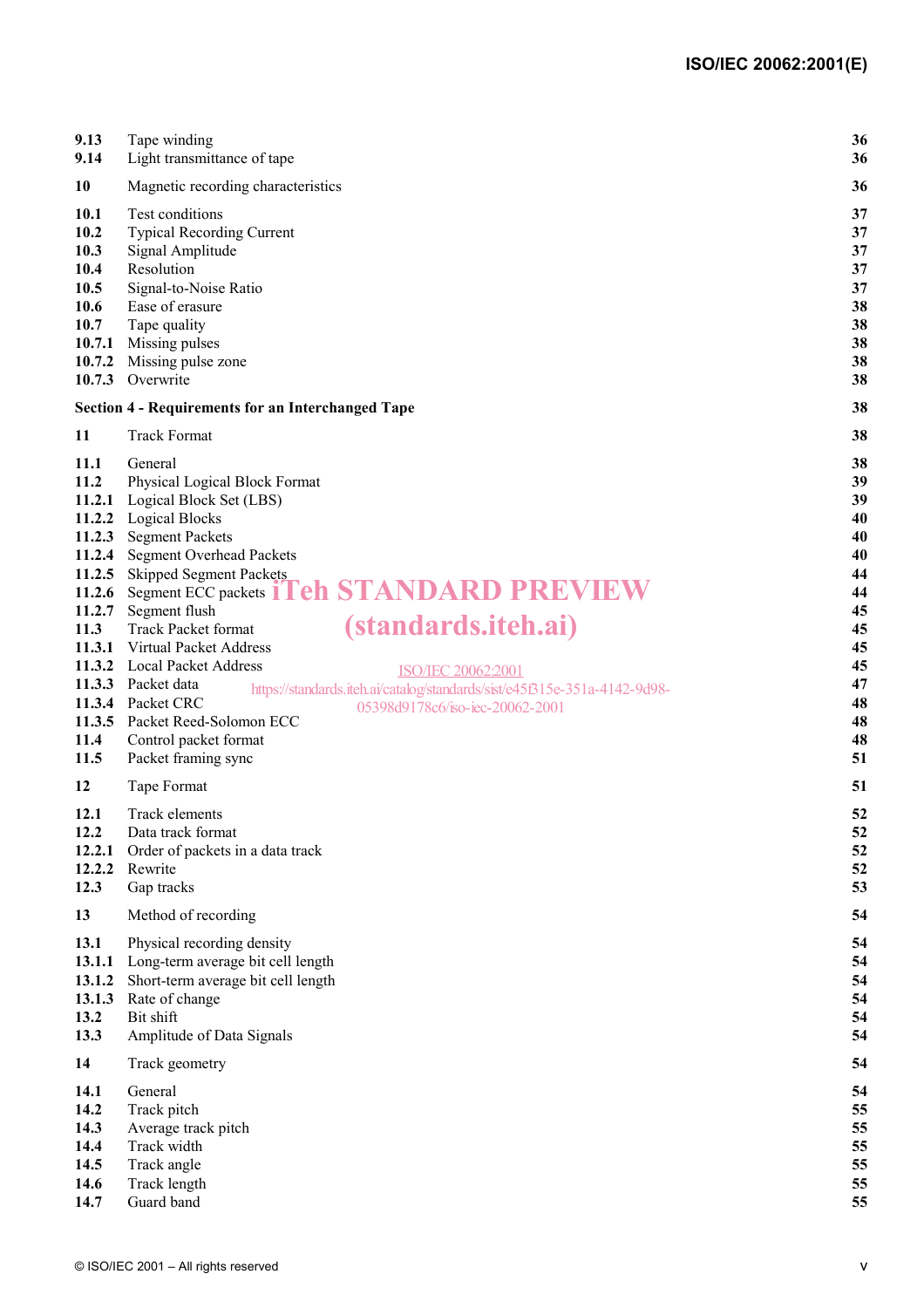| 14.8                                               | Azimuth angles                                                             | 56 |
|----------------------------------------------------|----------------------------------------------------------------------------|----|
| 14.9                                               | <b>Track linearity</b>                                                     | 56 |
| 15                                                 | Layout of a tape                                                           | 56 |
| 15.1                                               | General                                                                    | 56 |
| 15.2                                               | <b>Beginning of Partition</b>                                              | 56 |
| 15.3                                               | Tape Header Record (THR)                                                   | 56 |
| 15.4                                               | Data area                                                                  | 57 |
| 15.5                                               | Tape Directory Record                                                      | 57 |
| 15.6                                               | End of Data                                                                | 58 |
| 15.7                                               | End of Partition (EOP)                                                     | 58 |
| <b>Annexes</b>                                     |                                                                            |    |
|                                                    | A - Measurement of Light Transmittance of Tape and Leaders                 | 59 |
| <b>B</b> - The Packet ECC                          |                                                                            | 62 |
| C - The Segment ECC                                |                                                                            | 63 |
| <b>D</b> - Generation of the Segment Overhead CRCs |                                                                            | 64 |
| E - Generation of the Segment Data CRC             |                                                                            | 65 |
|                                                    | F - Generation of the Packet CRC                                           |    |
|                                                    | G - Representation of 8-bit bytes by 14-bit patterns                       | 67 |
| H - Measurement of bit shift                       |                                                                            | 75 |
|                                                    | <b>iTeh STANDARD PREVIEW</b>                                               | 77 |
| <b>J</b> - Tape Count                              |                                                                            |    |
|                                                    | <i>(standards.iteh.ai)</i><br>K - Recommendations for transportation<br>78 |    |
|                                                    |                                                                            |    |

ISO/IEC 20062:2001

https://standards.iteh.ai/catalog/standards/sist/e45f315e-351a-4142-9d98- 05398d9178c6/iso-iec-20062-2001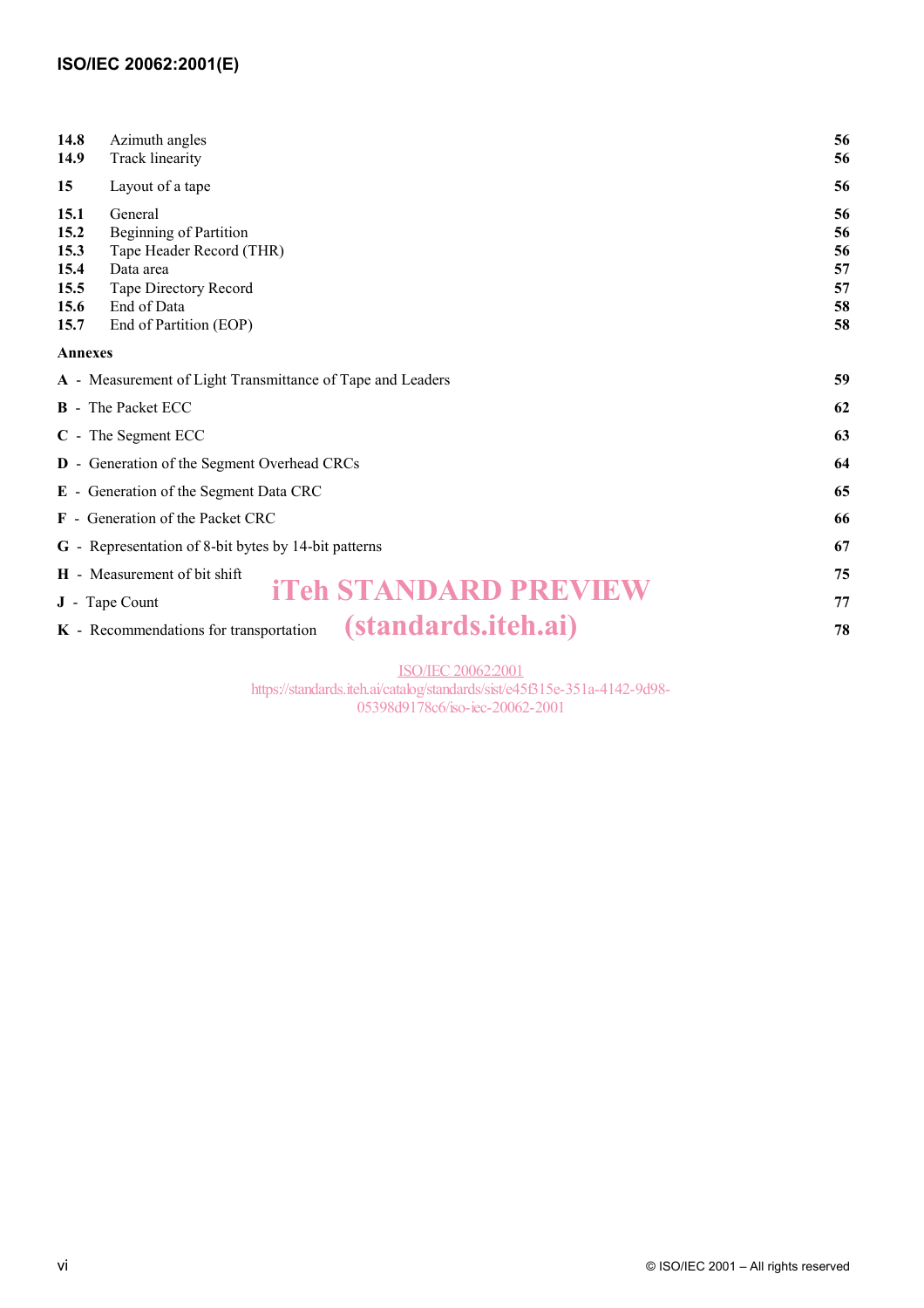#### **Foreword**

ISO (the International Organization for Standardization) and IEC (the International Electrotechnical Commission) form the specialized system for worldwide standardization. National bodies that are members of ISO or IEC participate in the development of International Standards through technical committees established by the respective organization to deal with particular fields of technical activity. ISO and IEC technical committees collaborate in fields of mutual interest. Other international organizations, governmental and non-governmental, in liaison with ISO and IEC, also take part in the work. In the field of information technology, ISO and IEC have established a joint technical committee, ISO/IEC JTC 1.

International Standards are drafted in accordance with the rules given in the ISO/IEC Directives, Part 3.

The main task of the joint technical committee is to prepare International Standards. Draft International Standards adopted by the joint technical committee are circulated to national bodies for voting. Publication as an International Standard requires approval by at least 75 % of the national bodies casting a vote.

Attention is drawn to the possibility that some of the elements of this International Standard may be the subject of patent rights. ISO and IEC shall not be held responsible for identifying any or all such patent rights.

ISO and IEC shall not be neid responsible for identifying any or all such patent rights.<br>ISO/IEC 20062 was prepared by ECMA (as Standard ECMA-316) and was adopted, under a special "fast-track procedure", by Joint Technical Committee ISO/IEC JTC 1. *Information technology*, in parallel with its approval of national bodies of ISO and IEC IEC.

Annexes A to J form a normative part of this International Standard Annex K is for information only.

https://standards.iteh.ai/catalog/standards/sist/e45f315e-351a-4142-9d98- 05398d9178c6/iso-iec-20062-2001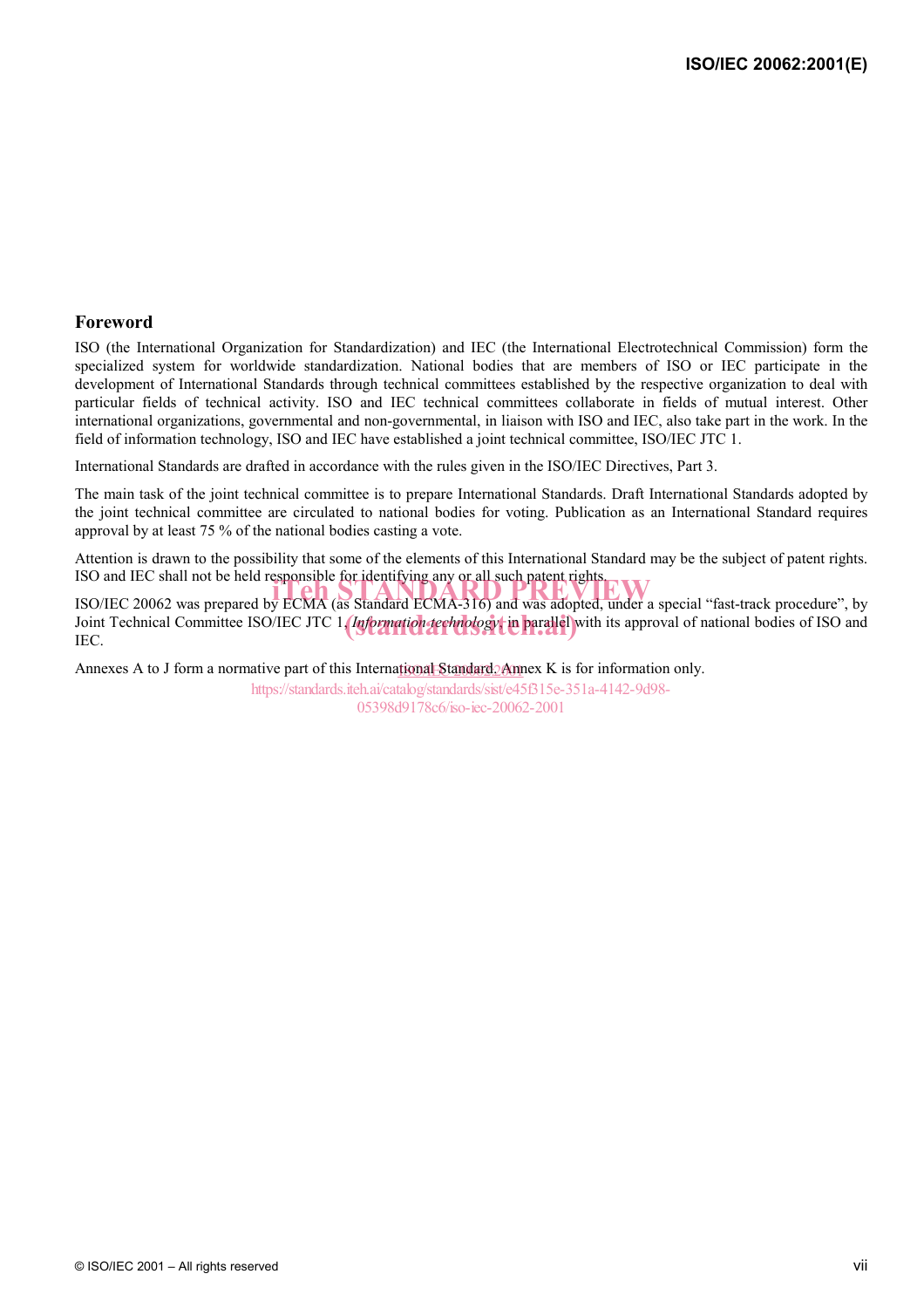## iTeh STANDARD PREVIEW (standards.iteh.ai)

ISO/IEC 20062:2001 https://standards.iteh.ai/catalog/standards/sist/e45f315e-351a-4142-9d98- 05398d9178c6/iso-iec-20062-2001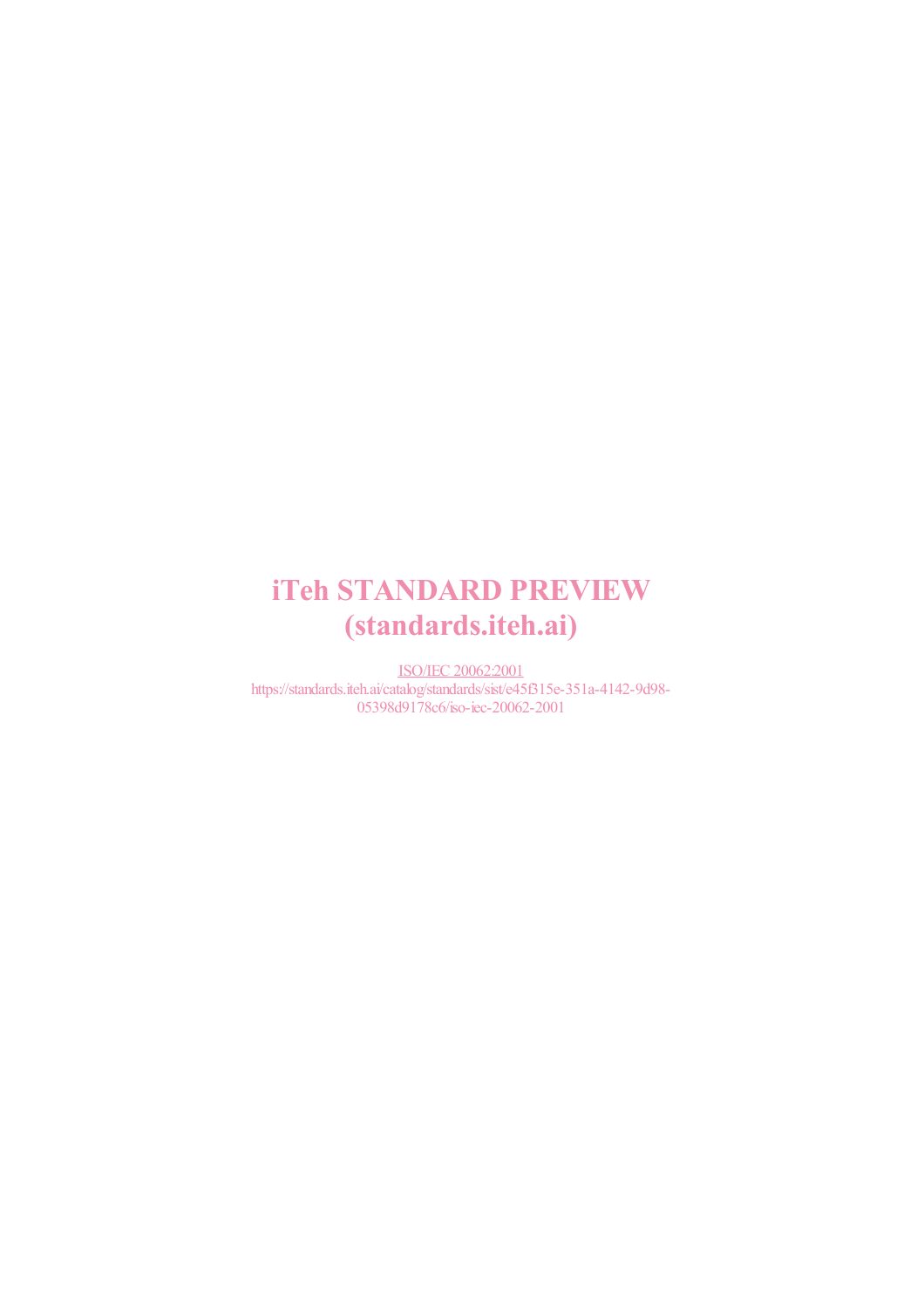### **Information technology - 8 mm wide magnetic tape cartridge for information interchange - Helical scan recording - VXA-1 format**

#### **Section 1 - General**

#### **1 Scope**

This International Standard specifies the physical and magnetic characteristics of an 8 mm wide magnetic tape cartridge to enable physical interchange of such cartridges between drives. It also specifies the quality of the recorded signals, the recording method and the recorded format called VXA-1, and thereby allowing data interchange between drives by means of such magnetic tape cartridges.

This International Standard specifies three types depending on the length of magnetic tape contained in the case, referred to as Type A, Type B and Type C.

Information interchange between systems also requires, at a minimum, agreement between the interchange parties upon the interchange code(s) and the specifications of the structure and labelling of the information on the interchanged cartridge.

If compression is used with this format, it shall be according to International Standard ISO/IEC 15200.

#### **2 Conformance**

#### **2.1 Magnetic tape cartridges**

A magnetic tape cartridge shall be in conformance with this International Standard if it satisfies all mandatory requirements of this International Standard throughout the extent of the tape. (standards.iteh.ai)

#### **2.2 Generating drive**

A drive generating a magnetic tape cartridge for interchange shall be entitled to claim conformance with this International Standard if all the recordings that it makes on a tape meet the mandatory requirements of this International Standard. A claim of conformance shall state whether or not the registered compression algorithm specified in ISO/IEC 15200 is implemented within the system to process data from the host prior to allocating data to segment data packets.

#### **2.3 Receiving drive**

A system receiving a magnetic tape cartridge for interchange shall be entitled to claim conformance with this International Standard if it is able to handle any recording on this tape according to this International Standard. A receiving drive shall be able to recognise the use of the data compression algorithm specified in ISO/IEC 15200.

#### **3 Normative references**

The following normative documents contain provisions which, through reference in this text, constitute provisions of this International Standard. For dated references, subsequent amendments to, or revisions of, any of these publications do not apply. However, parties to agreements based on this International Standard are encouraged to investigate the possibility of applying the most recent editions of the normative documents indicated below. For undated references, the latest edition of the normative document referred to applies. Members of ISO and IEC maintain registers of currently valid International Standards.

| ISO/IEC 15200:1996 | Information technology - Adaptive Lossless Data Compression algorithm (ALDC)                                   |
|--------------------|----------------------------------------------------------------------------------------------------------------|
| ISO 527-3:1995     | Plastics - Determination of tensile properties - Part 3: Test conditions for films and sheets                  |
| $ISO 1302: -1$     | Geometrical Product Specifications (GPS) - Indication of surface texture in technical product<br>documentation |
| ISO/IEC 11576:1994 | Information technology - Procedure for the registration of algorithms for the lossless compression<br>of data  |
| IEC 60950-1:2001   | Information technology equipment - Safety - Part 1: General requirements                                       |

<sup>1)</sup> To be published. (Revision of ISO 1302:1992)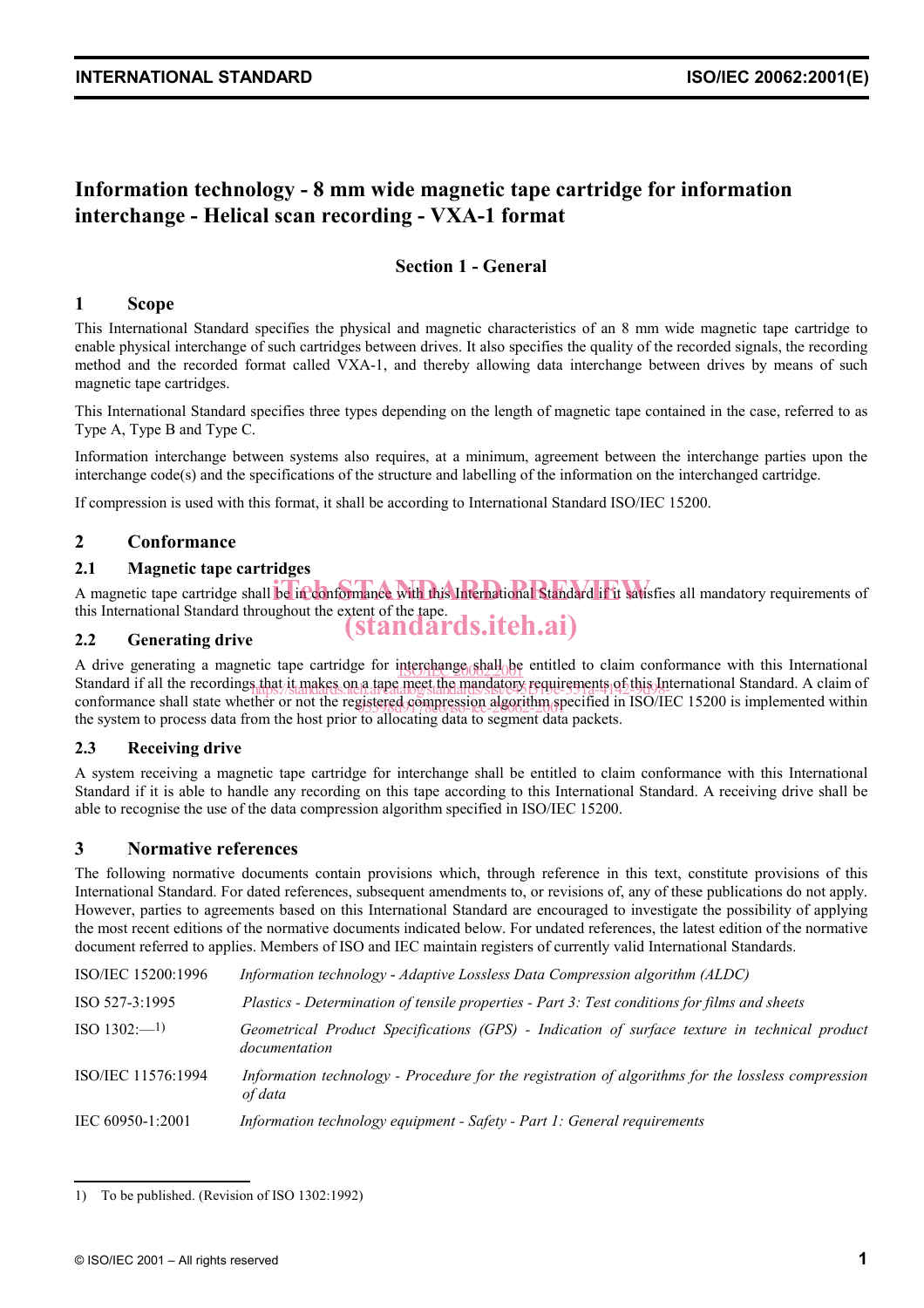#### **4 Terms and definitions**

For the purposes of this International Standard, the following terms and definitions apply.

- **4.1 ac erase:** A process of erasure utilising alternating magnetic fields of decaying intensity.
- **4.2 algorithm:** A set of rules for transforming the logical representation of data.
- **4.3 Average Signal Amplitude:** The average peak-to-peak value of the output signal from the read head at a density of 2 740 ftpmm measured over a minimum distance of 100 mm, exclusive of missing pulses.
- **4.4 azimuth:** The angular deviation, in degrees of arc, of the recorded flux transitions on a track from a line normal to the track centreline.
- **4.5 back surface:** The surface of the tape opposite to the magnetic coating used to record data.
- **4.6 Beginning of Data (BOD):** The point in a partition after which a recording of data for interchange commences.
- **4.7 Beginning of Tape (BOT):** The transition from the tape leader to an opaque area of the splice by which a translucent leader tape is joined to the magnetic tape.
- **4.8** bit cell: A distance along the track allocated for the recording of a Channel bit.
- **4.9** byte: An ordered set of bits acted upon as a unit.
- **4.10 cartridge:** A case containing magnetic tape stored on twin reels.
- **4.11 Channel bit:** A bit after 8-14 transformation.
- **4.12 Cyclic Redundancy Check (CRC) character:** A character derived from information contained in data bytes that is used for error detection.
- **4.13** End of Data (EOD): The point in a partition before which a recording of data for interchange ends.
- **4.13** End of Data (EOD): The point in a partition before which a recording of data for interchange<br>**4.14** End of Partition (EOP): The virtual point along the length of tape at which a partition ends.
- **4.15** End of Tape (EOT): The transition from an opaque area of the splice to a translucent trailer tape.
- **4.16 Error Correcting Code (ECC):** A mathematical procedure yielding bytes used for the detection and correction of errors. ISO/IEC 20062:2001
- **4.17 File Mark:** A mark recorded on the tape at the request of the host system to separate files or to provide an append **4.17 File Mark:** A mark recorded on the tape at the request of the host system to separate file point. This format provides for Long and Short File Marks. ape at the request of the host sys
- **4.18 Logical Block:** Information (data) sent to the tape drive to be recorded.
- **4.19 magnetic tape:** A tape that accepts and retains magnetic signals intended for input, output, and storage of data for information processing.
- **4.20 Master Standard Reference Tape:** A tape selected as the standard for Signal Amplitude, Typical Recording Current, Overwrite and Resolution.

Note - The Master Standard Reference Tape has been established by Ecrix Corporation.

- **4.21 Partition:** A formatted length of tape used to record data.
- **4.22 physical recording density:** The number of recorded flux transitions per unit length of track, expressed in flux transitions per millimetre (ftpmm).
- **4.23 Reference Field:** The Typical Field of the Master Standard Reference Tape.
- **4.24 Secondary Standard Reference Tape (SSRT):** A tape the performance of which is known and stated in relation to that of the Master Standard Reference Tape.

Note - Secondary Standard Reference Tapes can be ordered under the Part Number 111.00124 from Ecrix Corporation, 5525 Central Avenue, Boulder, Co. 80301, USA.

In principle, such tapes will be available for a period of 10 years from the publication of the first edition of this International Standard. However, by agreement between ECMA and Ecrix Corporation, this period may be shortened or extended to take account of demand for such tapes.

It is intended that these be used for calibrating Tertiary Reference Tapes for use in routine calibration.

**4.25 Set Mark:** A mark recorded on the tape at the request of the host system to separate a set of data or to provide an append point.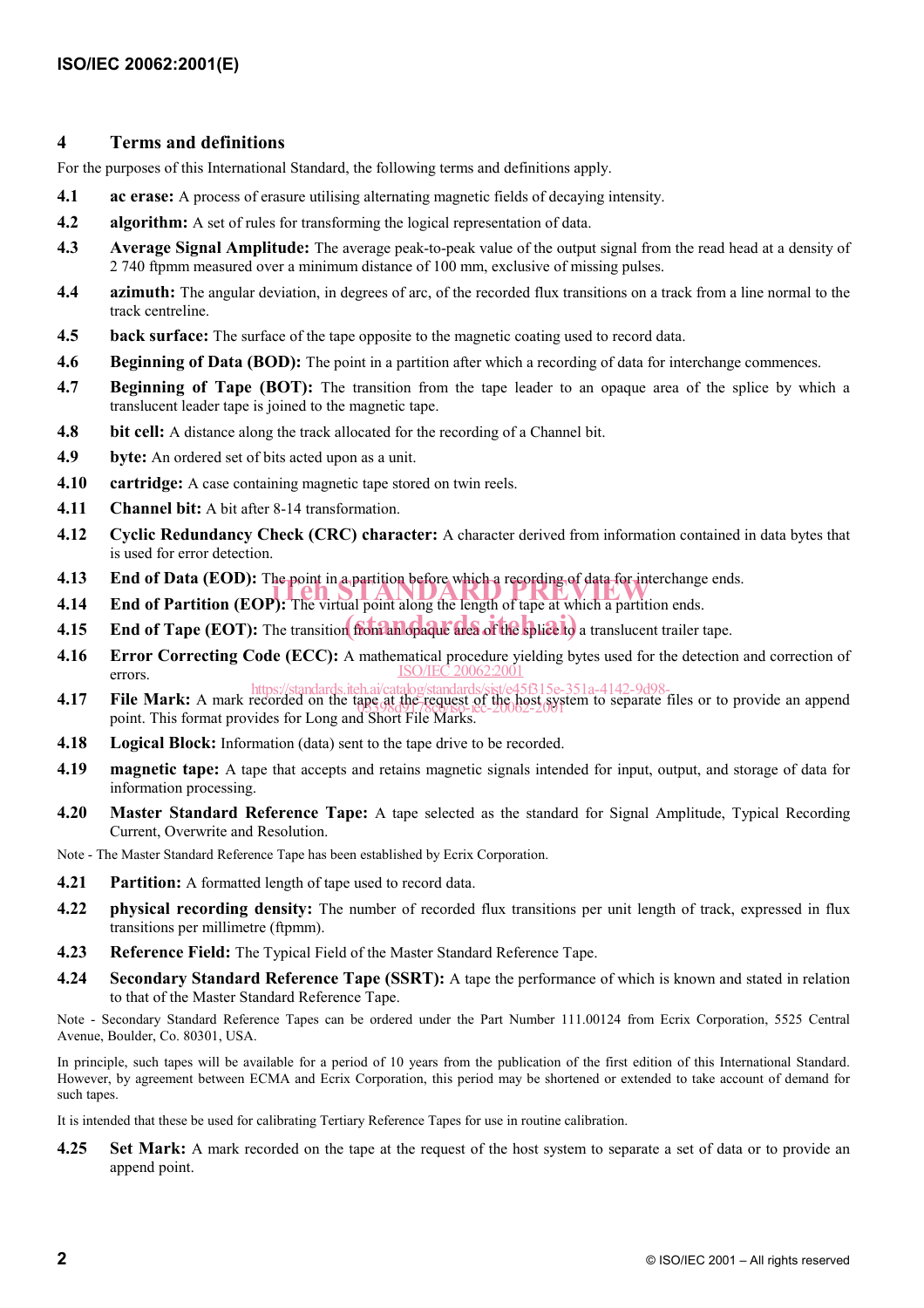- **4.26 Standard Reference Amplitude (SRA):** The Average Signal Amplitude derived from the Master Standard Reference Tape, using the Test Recording Current at 2 740 ftpmm.
- **4.27 Standard Reference Current (Ir):** The current that produces the Reference Field.
- **4.28 Tape Reference Edge:** The lower edge of tape as seen when viewing the recording surface of the tape with the supply reel to the observer's right.
- **4.29 Test Recording Current (TRC):** The current used to record the SRA. The TRC is 1,4 times the Standard Reference Current.
- **4.30 Track:** A diagonally positioned area on the tape along which a series of magnetic transitions may be recorded.
- **4.31 Typical Field:** In the plot of the Average Signal Amplitude against the recording field at the physical recording density of 2 740 ftpmm, the minimum field that causes an Average Signal Amplitude equal to 90 % of the maximum Average Signal Amplitude.

#### **5 Conventions and Notations**

#### **5.1 Representation of numbers**

A measured value is rounded off to the least significant digit of the corresponding specified value. It implies that a specific value of 1,26 with a positive tolerance of  $+0.01$ , and a negative tolerance of  $-0.02$  allows a range of measured values from 1,235 to 1,275.

- Letters and digits in parentheses represent numbers in hexadecimal notation.
- The setting of a bit is denoted by ZERO or ONE.
- Numbers in binary notation and bit combinations are represented by strings of digits 0 and 1.
- Numbers in binary notation and bit combinations are shown with the most significant byte to the left, and with the most significant bit in each byte to the left. (standards.iteh.ai)
- Negative values of numbers in binary notation are given in Two's complement.
- In each field the data is processed so that the most significant byte (byte 0) is processed first. Within each byte the most significant bit (numbered<sup>it</sup> pin an 8-bit byte) is processed first, iteast significant bit is numbered 0 and is processed last. This order of processing applies also to the data mput to the Error Detection and Correction circuits and to their output, unless otherwise stated.

#### **5.2 Names**

The names of entities, e.g. specific tracks, fields, etc., are given with a capital initial letter.

#### **6 Acronyms**

- CRC Cyclic Redundancy Check
- BOD Beginning of Data
- BOT Beginning of Tape
- ECC Error Correction Code
- EOD End of Data
- EOT End of Tape
- LB Logical Block LBA Logical Block Address
- LBS Logical Block Set
- lsb Least Significant Bit
- LSB Least Significant Byte
- msb Most Significant Bit
- MSB Most significant Byte
- OWG Overwritable Gap
- SPM Splice Position Marker
- SRA Standard Reference Amplitude
- SSRT Secondary Standard Reference Tape
- TDR Tape Directory Record
- THR Tape header Record
- VPA Virtual Packet Address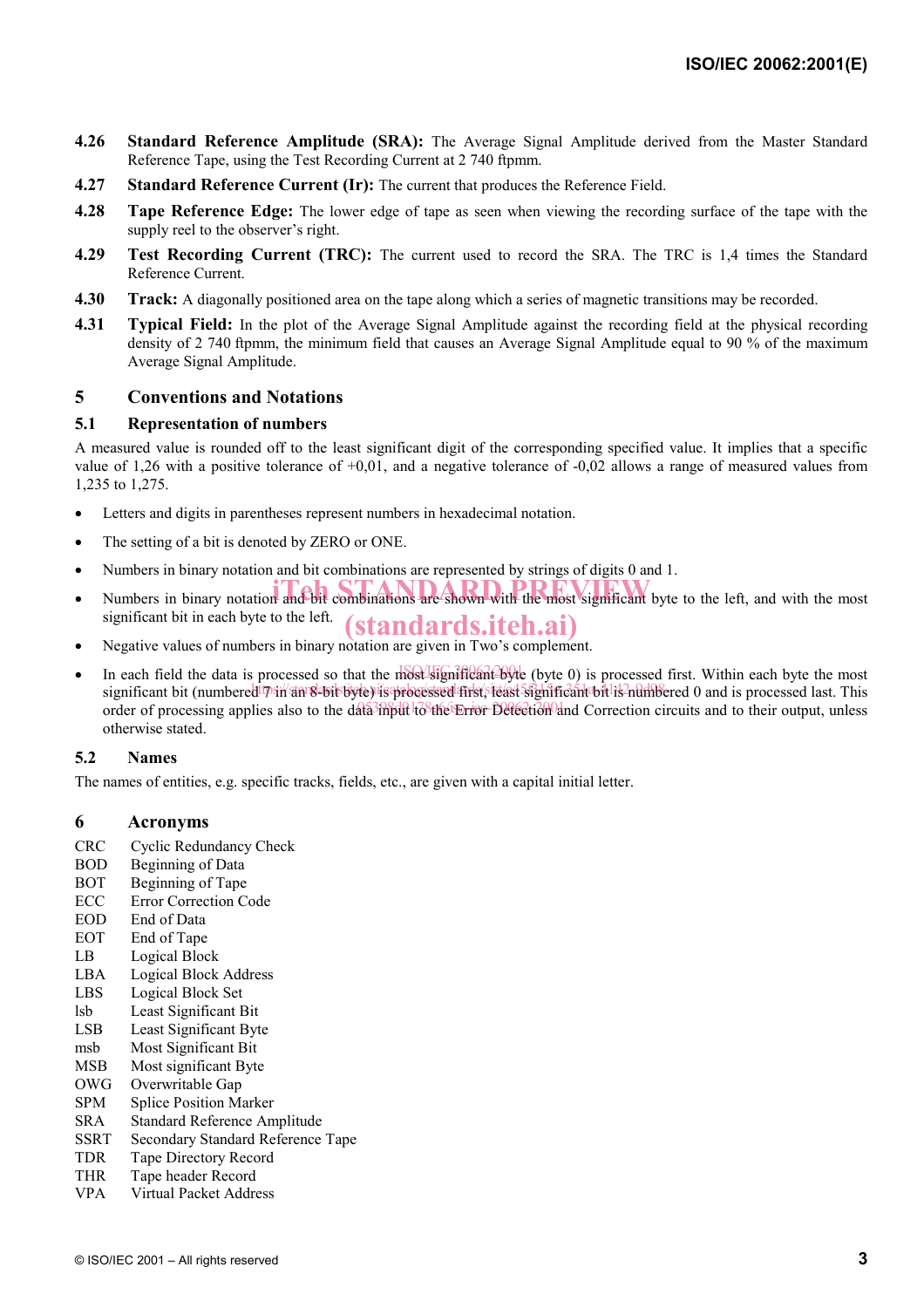#### **7 Environment and Safety**

The conditions specified below refer to the ambient conditions immediately surrounding the cartridge.

Cartridges exposed to environments outside these limits may still be able to function usefully; however, such exposure may cause permanent damage.

#### **7.1 Testing environment**

Unless otherwise specified, tests and measurements made on the cartridge to check the requirements of this International Standard shall be carried out under the following conditions

| temperature:                                  | $23 \text{ °C} \pm 2 \text{ °C}$ |
|-----------------------------------------------|----------------------------------|
| relative humidity:                            | 40 % to 60 %                     |
| conditioning period before testing: 24 h min. |                                  |

#### **7.2 Operating environment**

Cartridges used for data interchange shall be capable of operating under the following conditions

| temperature:          | 5 °C to 45 °C       |
|-----------------------|---------------------|
| relative humidity:    | 20 % to 80 %        |
| wet bulb temperature: | $26^{\circ}$ C max. |

The average temperature of the air immediately surrounding the tape shall not exceed 45°C.

If a cartridge has been exposed during storage and/or transportation to conditions outside the above values, before use the cartridge shall be conditioned in the operating environment for a time at least equal to the period during which it has been out of the operating environment, up to a maximum of 24 h.

## **7.3 Storage environment**  iTeh STANDARD PREVIEW

The following conditions shall be observed during stamped  $\bm{ards}.\bm{iteh}.\bm{ai})$ 

| temperature:          | 5 °C to 32 °C                                                               |
|-----------------------|-----------------------------------------------------------------------------|
|                       | ISO/IEC 20062:2001<br>$20\%$ to 60 %                                        |
| relative humidity:    |                                                                             |
| stray magnetic field: | https://shallidnotlexiceed/4a000_At/mcatranyipointfibin5the9falpe4142-9d98- |
|                       | $0.5208401786$ iso iso 20062 2001                                           |

There shall be no deposit of moisture on or in the cartridge. 05398d9178c6/iso-iec-20062-2001

#### **7.4 Transportation**

Recommended limits for the environments, to which a cartridge may be subjected during transportation, and the precautions to be taken to minimise the possibility of damage, are provided in annex K.

#### **7.5 Safety**

The cartridge shall satisfy the safety requirements of IEC 60950-1 when used in the intended manner or in any foreseeable use in an information processing system.

#### **7.6 Flammability**

The cartridge shall be made from materials that comply with the flammability class for HB materials, or better, as specified in IEC 60950-1.

#### **Section 2 - Requirements for the case**

#### **8 Dimensional and mechanical characteristics of the case**

#### **8.1 General**

The cartridge shall consist of the following elements:

- − a case
- − recognition holes
- a write inhibit mechanism
- twin reels containing magnetic tape
- a locking mechanism for the reels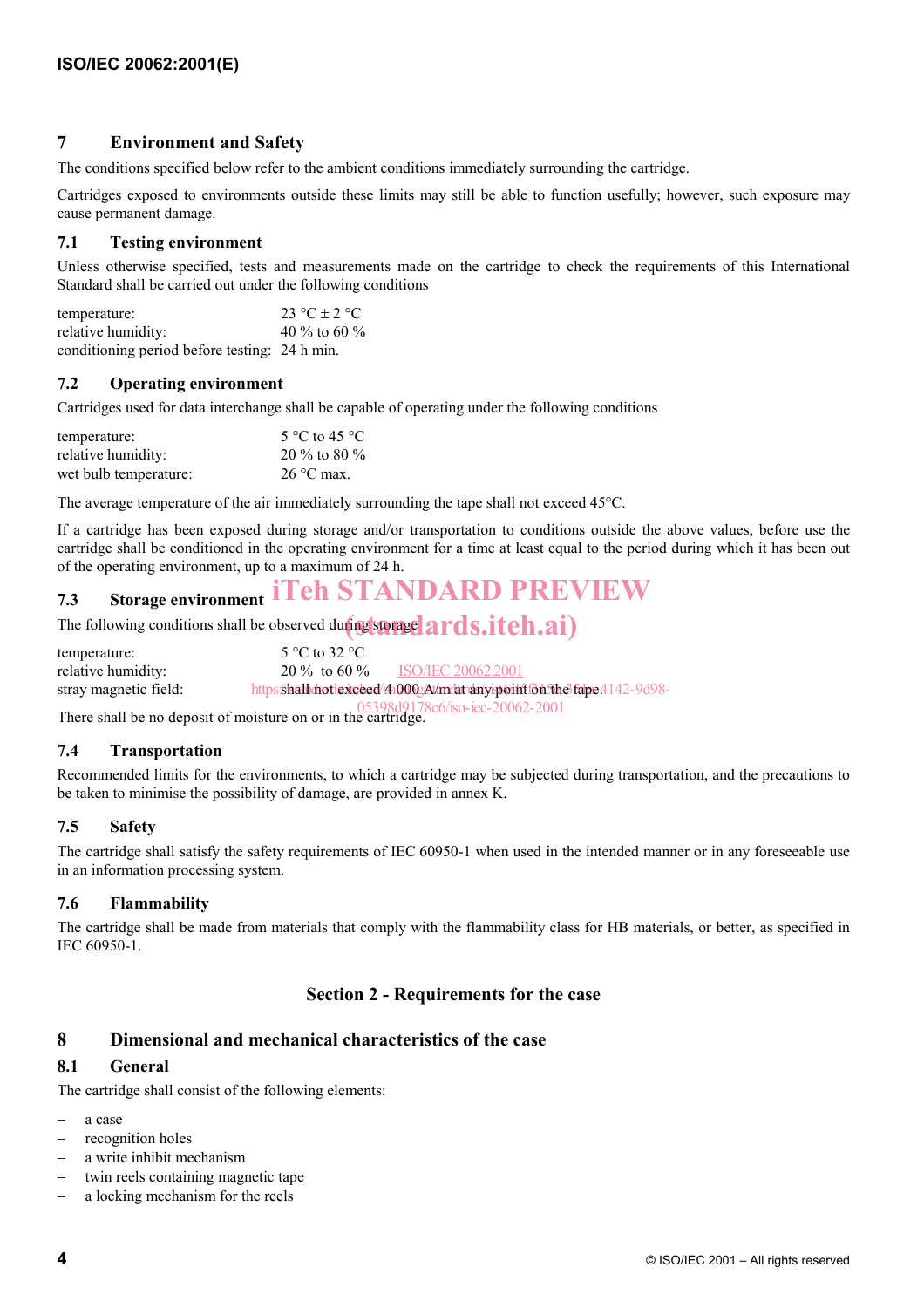Dimensional characteristics are specified for those parameters deemed to be mandatory for interchange and compatible use of the cartridge. Where there is freedom of design, only the functional characteristics of the elements described are indicated. In the figures a typical implementation is represented in third angle projections.

| Figure 1  | shows a perspective view of the cartridge seen from the top.                                         |
|-----------|------------------------------------------------------------------------------------------------------|
| Figure 2  | shows a perspective view of the cartridge seen from the bottom.                                      |
| Figure 3  | shows a perspective view of Reference Planes X, Y and Z.                                             |
| Figure 4  | shows the front side with the lid closed.                                                            |
| Figure 5  | shows the left side with the lid closed.                                                             |
| Figure 6  | shows the top side with the lid closed.                                                              |
| Figure 7  | shows the right side with the lid closed.                                                            |
| Figure 8  | shows the rear side with the lid closed.                                                             |
| Figure 9  | shows the bottom side, datum and support areas.                                                      |
| Figure 10 | shows the bottom side with the lid removed.                                                          |
| Figure 11 | shows the enlarged view of the datum and recognition holes.                                          |
| Figure 12 | shows cross-sections through the light path holes, the recognition holes and the write-inhibit hole. |
| Figure 13 | shows details of the lid when closed, rotating and open.                                             |
| Figure 14 | shows details of the lid release insertion channel.                                                  |
| Figure 15 | shows the lid lock release requirements.                                                             |
| Figure 16 | shows the reel lock release requirements.                                                            |
| Figure 17 | shows the reel unlock force direction.                                                               |
| Figure 18 | shows the lid release force direction.                                                               |
| Figure 19 | shows the lid opening force direction.                                                               |
| Figure 20 | shows the light path and light window.                                                               |
| Figure 21 | shows the internal tape path and light path.                                                         |
| Figure 22 | shows the cartridge reel and a cross-section view of the cartridge reel.                             |
| Figure 23 | shows a cross-section view of the cartridge reel interface with the drive spindle.                   |
| Figure 24 | shows the tape access cavity clearance requirements.                                                 |
|           |                                                                                                      |

The dimensions are referred to three orthogonal Reference Planes X, Y and Z (see figure 3).

Plane X is perpendicular to Plane Z and passes through the centres of the Datum Holes A and B. https://standards.iteh.ai/catalog/standards/sist/e45f315e-351a-4142-9d98-

Plane Y is perpendicular to Plane X and Plane Zand passes through the centre of Datum Hole A.

Datum area A, B and C shall lie in Plane Z.

#### **8.2 Overall dimension (figures 5 and 6)**

The length of the case shall be

 $l_1 = 62.5$  mm  $\pm 0.3$  mm

The width of the case shall be

 $l_2$  = 95,0 mm  $\pm$  0.2 mm

The distance from the top of the case to Plane Z shall be

 $l_3 = 15,0$  mm  $\pm 0,2$  mm

The distance from the rear side to Plane X shall be

 $l_4$  = 47,35 mm  $\pm$  0,15 mm

The distance from the right side to Plane Y shall be

 $l_5 = 13,0$  mm  $\pm 0,1$  mm

#### **8.3 Holding areas (figure 6)**

The holding areas shown hatched in figure 6 shall be the areas along which the cartridge shall be held down when inserted into the drive. The distance of the holding areas from Plane X shall be

 $l_6 = 12,0$  mm max.

The width when measured from the edge of the case shall be

 $l_7 = 3.0$  mm min.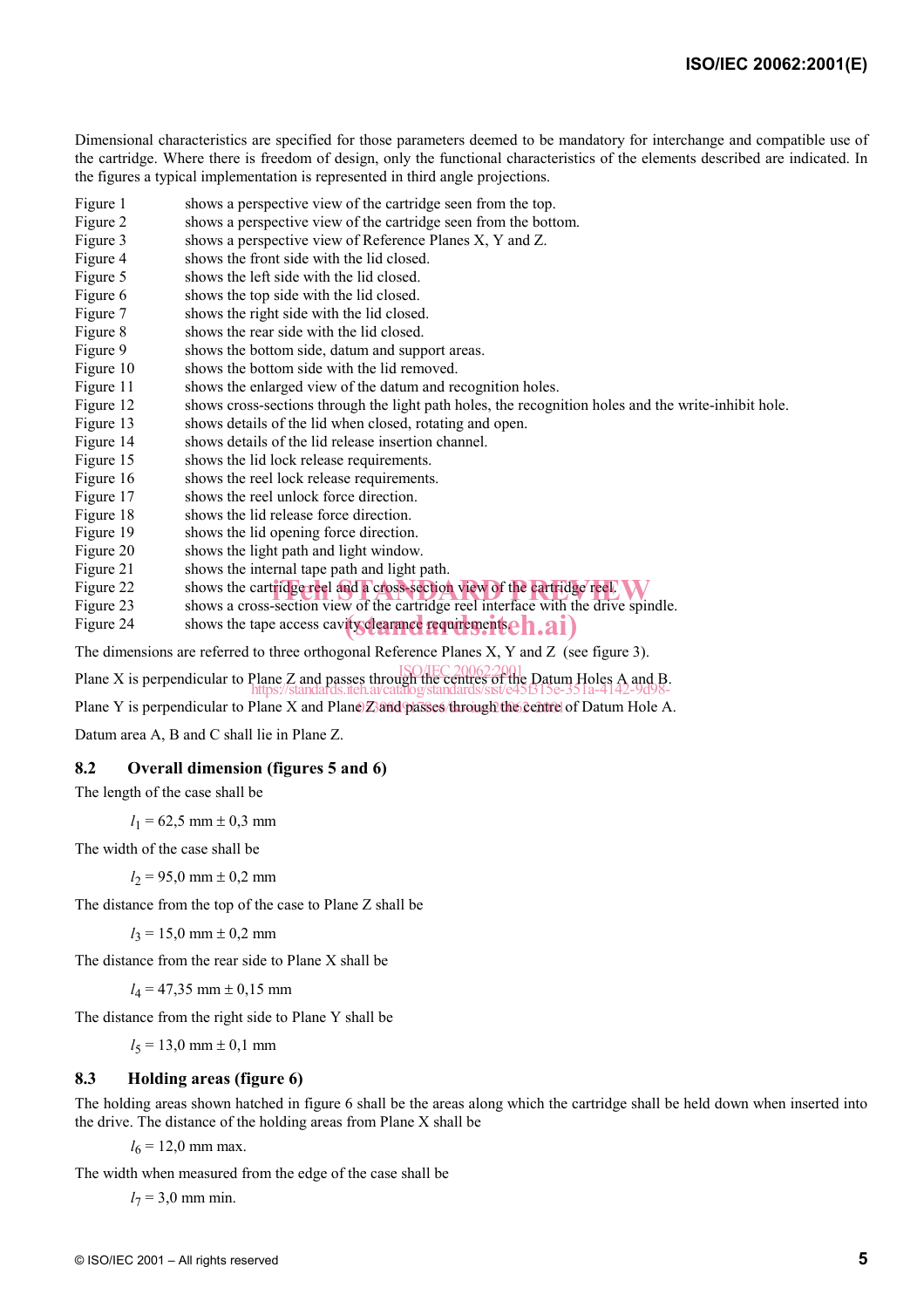#### **8.4 Cartridge insertion (figures 4, 7, 10, 13 and 14)**

The cartridge shall have asymmetrical features to prevent insertion into the drive in other than the correct orientation. These consist of an insertion channel, a recess and an incline.

The insertion channel (figures 4 and 14) shall provide for an unobstructed path, when the lid is closed and locked, to unlock the lid. The distance of the insertion channel from Plane Y shall be

 $l_8$  = 79,7 mm  $\pm$  0,2 mm

There shall be a chamfer at the beginning of the insertion channel defined by

 $l_9 = 1,0$  mm  $\pm 0,1$  mm

 $l_{16} = 1.5$  mm  $\pm 0.1$  mm

An additional chamfer further into the insertion channel shall be defined by

 $l_{10} = 0.7$  mm  $\pm 0.1$  mm

 $l_{17} = 1.0$  mm  $\pm$  0,1 mm

 $l_{18} = 3.8$  mm  $\pm 0.1$  mm

The innermost width of the insertion channel shall be

 $l_{11} = 1.0$  mm min.

The thickness of the lid shall be

 $l_{12} = 1,2$  mm  $\pm 0,1$  mm

### There shall be a chamfer on the lid defined by  $\textbf{STANDARD PREVIEW}$

 $l_{13} = 0.8$  mm  $\pm 0.1$  mm

# (standards.iteh.ai)

 $l_{14} = 1,2$  mm  $\pm 0,1$  mm

The lid shall extend from the case a distance of  $\frac{\text{ISO/IEC }20062:2001}{\text{ISO/IEC }20062:2001}$ 

 $l_{15} = 0.5$  mm  $\pm 0.1$  mm https://standards.iteh.ai/catalog/standards/sist/e45f315e-351a-4142-9d98- 05398d9178c6/iso-iec-20062-2001

The distance from the left side of the case to the lid lock shall be

 $l_{19} = 0.2$  mm  $\pm 0.2$  mm

The height of the insertion area shall be

 $l_{20} = 2.3$  mm min.

$$
l_{21} = 2.5 \text{ mm} + 0.2 \text{ mm}
$$
  
- 0.0 mm

The recess is located on the right side of the cartridge. The position and dimensions (figures 7 and 10) shall be defined by

 $l_{22} = 7.5$  mm max.

 $l_{23} = 11,0 \text{ mm} \pm 0,2 \text{ mm}$ 

$$
l_{24} = 1.5
$$
 mm  $\pm$  0.1 mm

The depth of the recess shall be

 $l_{25} = 1.5$  mm  $\pm 0.1$  mm

The incline (figure 13) is part of the lid structure. The distance of the incline from Plane X shall be defined by

$$
l_{26} = 7.7
$$
 mm  $+$  0.0 mm  
- 2.5 mm

The angle of the incline shall be

 $a_1 = 20^{\circ} \pm 1^{\circ}$